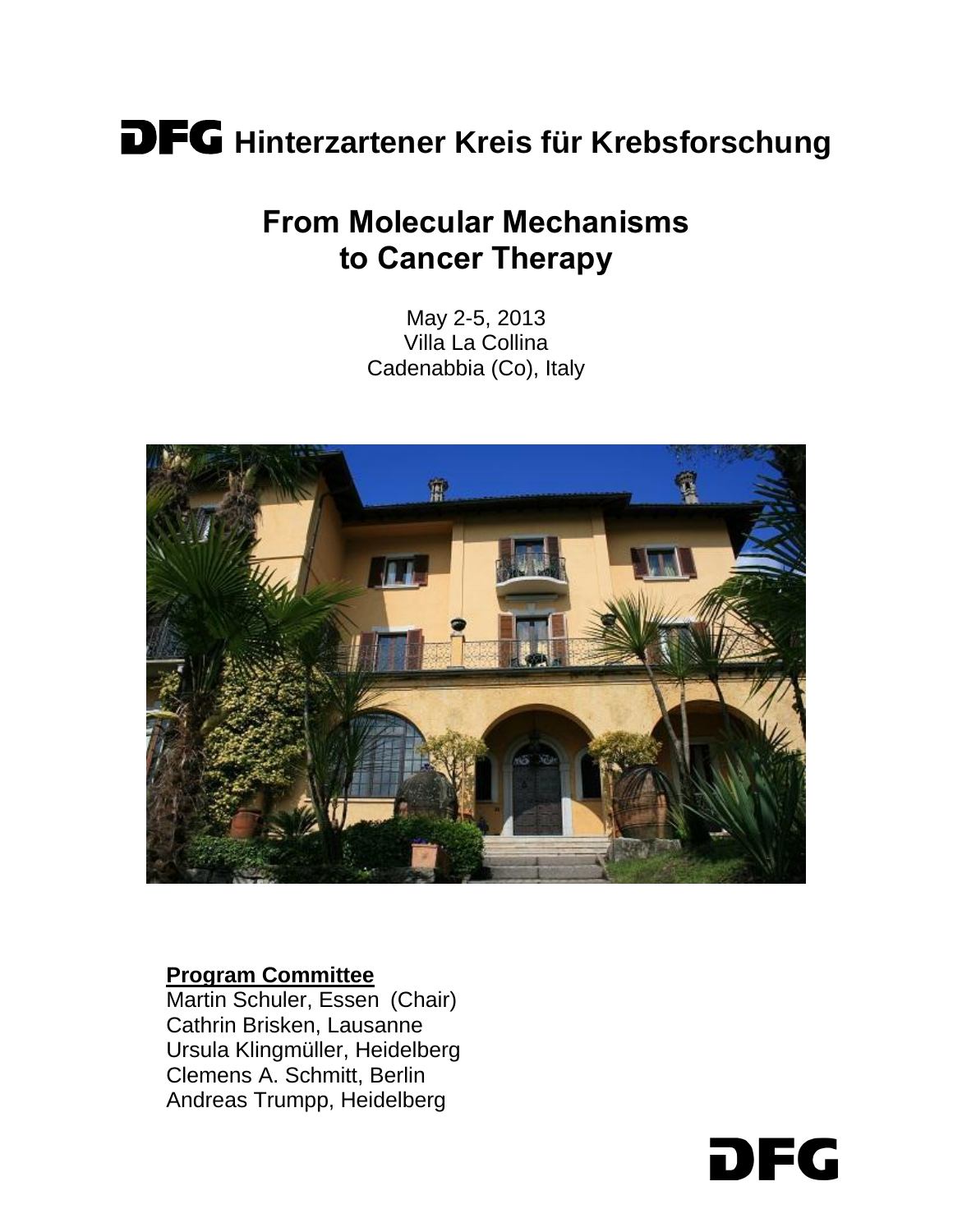**Thursday, May 2, 2013**

# **Arrival until 2:30 p.m.**

### **3:30 – 3:45 Welcome and Introduction Eckard Picht, German Research Foundation Martin Schuler, Chair of the Program Committee**

| Session I: Functional analysis and modeling of solid cancers |
|--------------------------------------------------------------|
| <b>Chair: Andreas Trumpp, Heidelberg</b>                     |

| 3:45 - 4:00 Andreas Trumpp, Heidelberg<br>Introduction                                                        |
|---------------------------------------------------------------------------------------------------------------|
| 4:00 - 4:15 Christoph Rösli, Heidelberg (Junior Speaker)<br>Proteomic technologies supporting cancer research |
| 4:15 - 4:45 David Tuveson, Cold Spring Harbor<br>Pancreatic cancer biology and medicine                       |
| $5:00 - 5:15$ Coffee Break                                                                                    |
| 5:15 - 5:45 Raghu Kalluri, Houston<br>Stromal regulation of cancer progression and metastasis                 |
| 6:00 - 6:30 J. Michael Bishop, San Francisco<br>Synthetic lethality as a therapeutic modality for cancer      |

| $7:15$ p.m. | <b>Dinner</b> |
|-------------|---------------|
|-------------|---------------|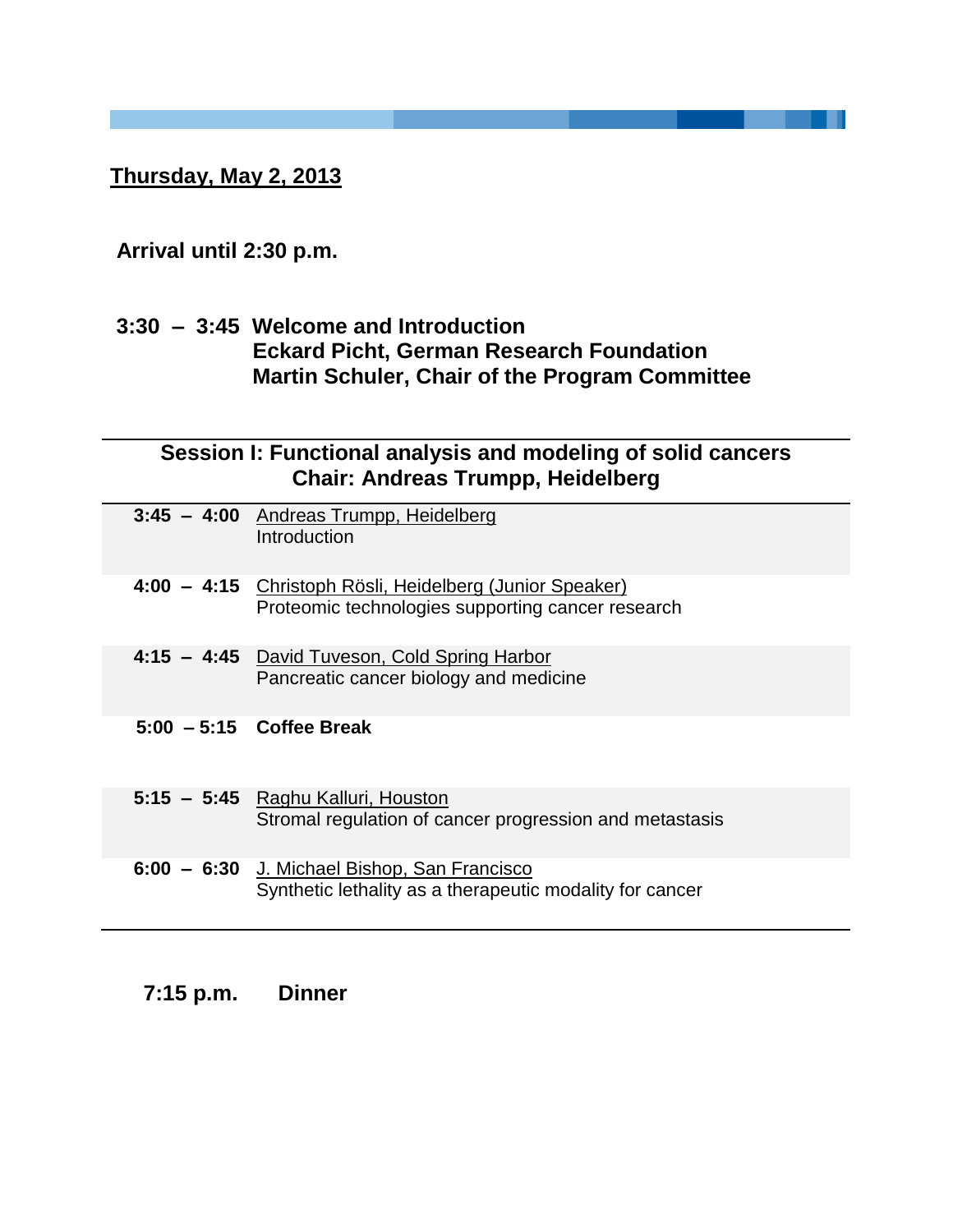# **Friday, May 3, 2013**

### **Session II: Complexities of tumor biology and therapeutic implications Chair: Cathrin Brisken, Lausanne**

| 8:30 - 8:45 Cathrin Brisken, Lausanne<br>Introduction                                                                                                                |
|----------------------------------------------------------------------------------------------------------------------------------------------------------------------|
| 8:45 - 9:00 Christine Dierks, Freiburg (Junior Speaker)<br>Cell-intrinsic and niche dependent effects of hedgehog signaling on<br>normal and malignant hematopoiesis |
| 9:00 - 9:30 Carlos Caldas, Cambridge/United Kingdom<br>A new era in breast cancer: Studying not one but ten diseases                                                 |
| 9:45 - 10:15 Thomas Brabletz, Freiburg<br>EMT, microRNAs and Cancer Stem Cells                                                                                       |
| $10:30 - 10:45$ Coffee Break                                                                                                                                         |
| 10:45 - 11:15 Nancy Hynes, Basel<br>Receptor tyrosine kinases in breast cancer: From mechanisms to<br>targeted therapy                                               |
| 11:30 - 12:00 Matthias Dobbelstein, Göttingen<br>Get your drugs dirty – Targeting co-oncogenic effector systems and<br>tumor-supportive machineries in cancer cells  |

| $12:15 - 1:45$ Lunch break |  |
|----------------------------|--|
|----------------------------|--|

 **1:45 – 4:30 Free time, Individual Sightseeing\*\*\***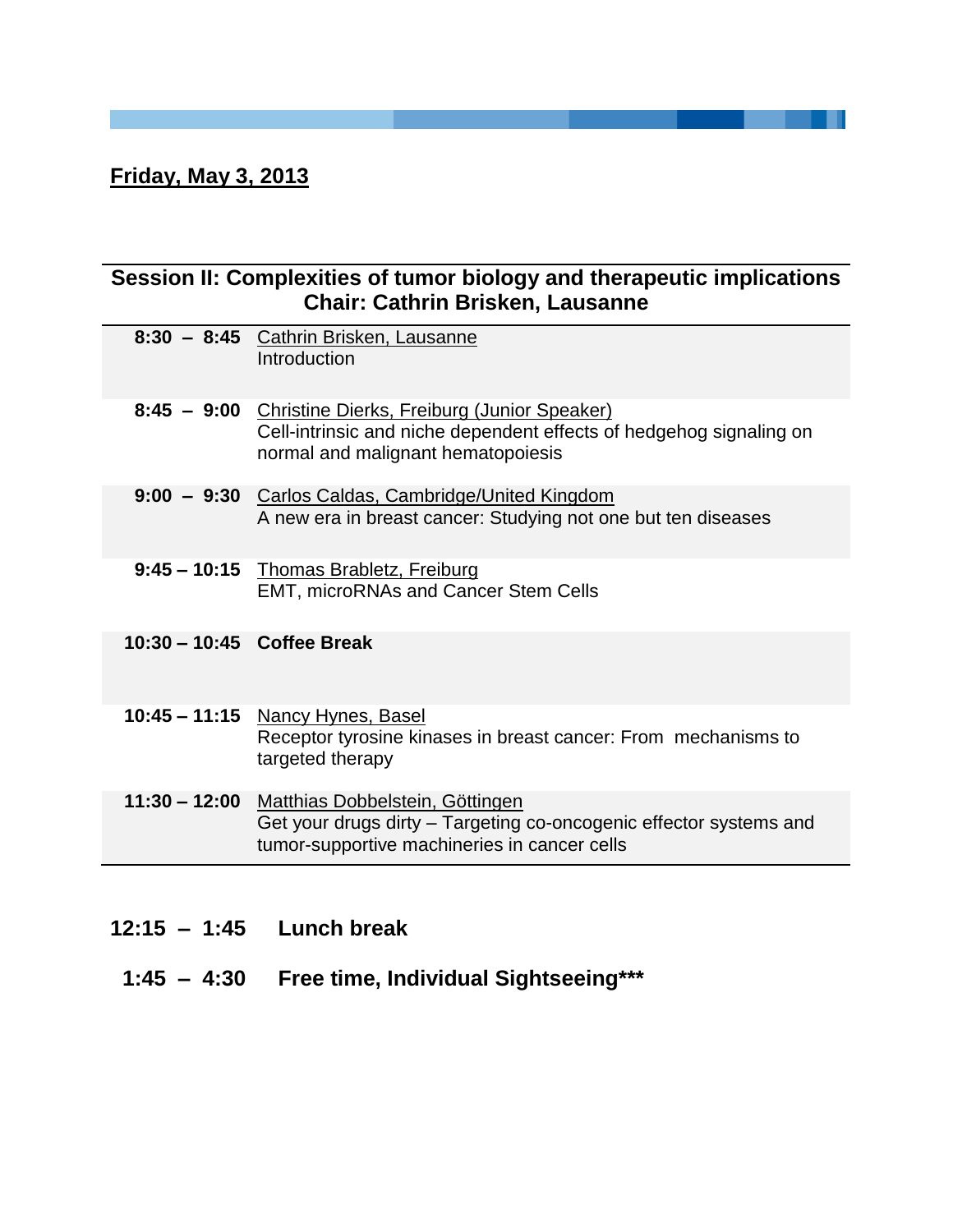# **Friday, May 3, 2013**

### **Session III: Toward therapeutic modulation of intracellular signal transduction Chair: Martin Schuler, Essen**

| 4:45 - 5:00 Martin Schuler, Essen<br>Introduction                                                                                    |
|--------------------------------------------------------------------------------------------------------------------------------------|
| 5:00 - 5:15 Daniel Rauh, Dortmund (Junior Speaker)<br>Chemical Oncology – addressing drug resistance in targeted cancer<br>therapy   |
| 5:15 - 5:45 Philippe Bastiaens, Dortmund<br>Pharmacological interference with the spatial organization of<br>oncogenic Ras signaling |
| $6:00 - 6:15$ Coffee Break                                                                                                           |
| 6:15 - 6:45 Julian Downward, London<br>Mechanisms of transformation by RAS oncogenes searching for novel<br>therapeutic approaches   |
| 7:00 - 7:30 Chris Bakal. London<br>The shape of metastatic cells                                                                     |

 **8:00 p.m. Dinner**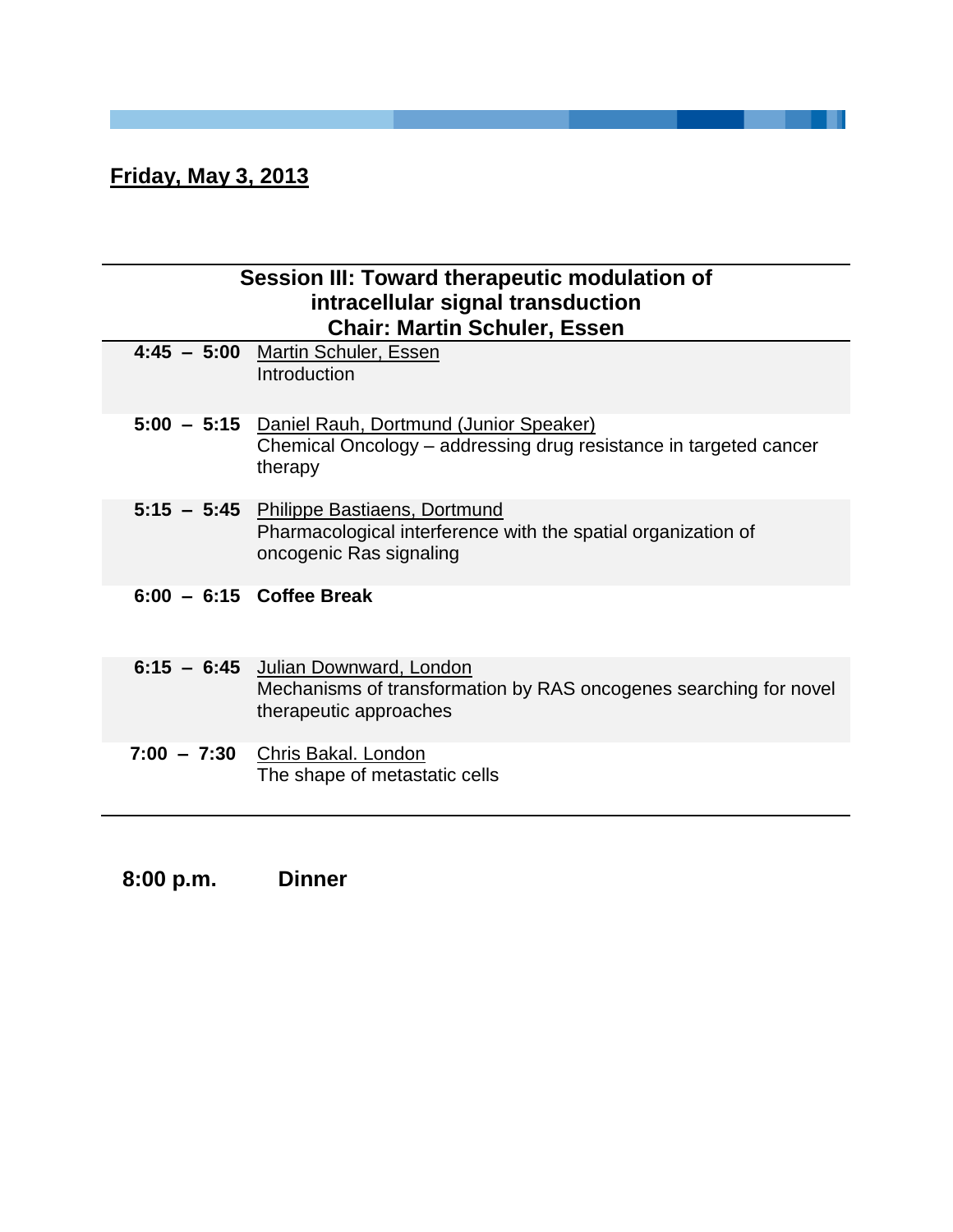# **Saturday, May 4, 2013**

|                            | Session IV: Modeling oncogenic networks in<br>tumor development and therapy<br><b>Chair: Clemens Schmitt, Berlin</b>                            |
|----------------------------|-------------------------------------------------------------------------------------------------------------------------------------------------|
|                            | 8:30 - 8:45 Clemens Schmitt, Berlin<br>Introduction                                                                                             |
|                            | 8:45 - 9:00 Alexander Löwer, Berlin (Junior Speaker)<br>Always on guard: The dynamics of p53 and the DNA damage<br>response in individual cells |
|                            | 9:00 - 9:30 Martine Roussel, Memphis<br>Pediatric medulloblastoma: Molecular networks, mouse models and<br>novel therapeutic approaches         |
|                            | 9:45 - 10:15 Laura Pasqualucci, New York<br>Oncogenomics of diffuse large B cell lymphoma                                                       |
| 10:30 - 10:45 Coffee Break |                                                                                                                                                 |
|                            | 10:45 - 11:15 Gerard Evan, Cambridge/United Kingdom<br>Using switchable mouse genetics to identify new cancer drug targets                      |
|                            | 11:30 - 12:00 Mike Hemann, Cambridge/USA<br>The impact of conventional chemotherapy on the tumor<br>microenvironment                            |

---

# **12:15 – 1:45 Lunch Break**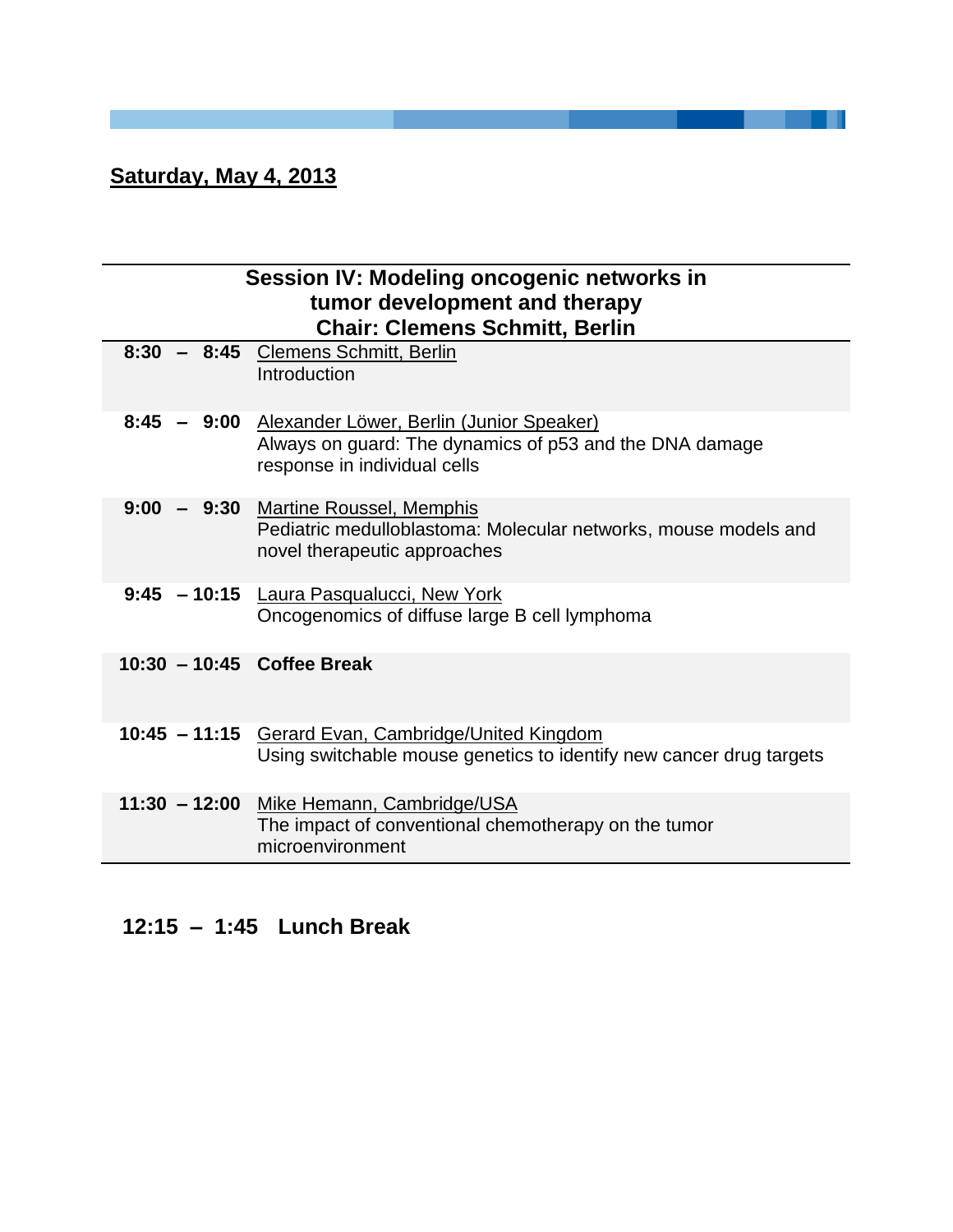### **Saturday, May 4, 2013**

#### **Session V: Systems biology and innovative technologies for cancer research Chair: Ursula Klingmüller, Heidelberg**

| 2:00 - 2:15 Ursula Klingmüller, Heidelberg<br>Introduction                                                               |
|--------------------------------------------------------------------------------------------------------------------------|
| 2:15 - 2:30 Rocio Sotillo, Monterotondo (Junior Speaker)<br>Causes and consequences of aneuploidy in cancer              |
| 2:30 - 3:00 Markus Löffler, Leipzig<br>Modelling stem cell organisation and clonal evolution in normal cancer<br>tissues |
| $3:15 - 3:45$ Coffee Break with Cake                                                                                     |
| 3:45 - 4:15 Jens Timmer, Freiburg<br>Systems biology in cancer research                                                  |
| $4:30 - 5:00$ Bob van de Water, Leiden<br>Imaging-based RNAi screens in cancer research                                  |

- **5:30 – 7:00 Meeting of the Program Committee**
- **8:00 p.m. Candle Light-Dinner at the Villa**

# **Sunday, May 5, 2013**

Departure after Breakfast